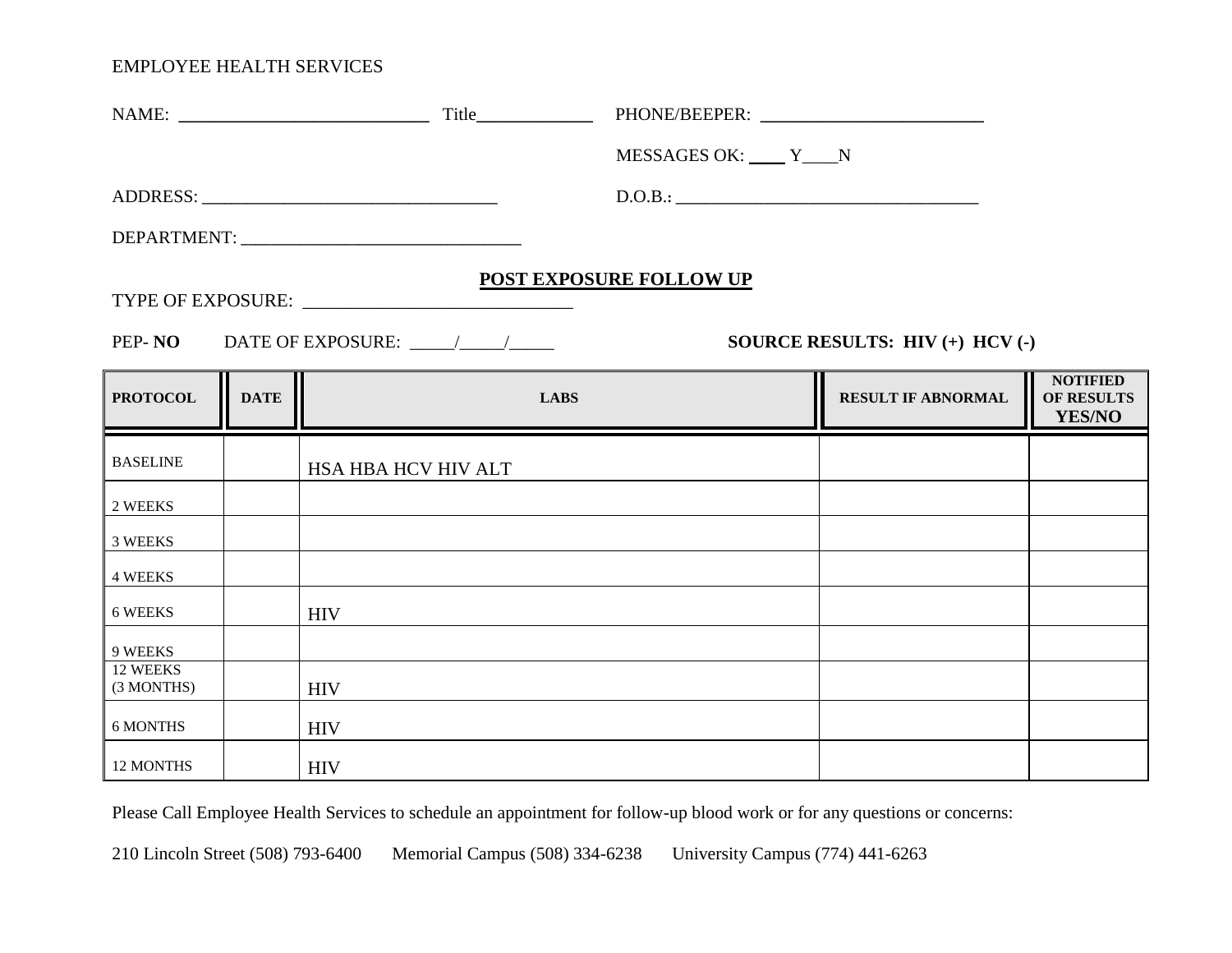(3 MONTHS)

6 MONTHS

12 MONTHS HIV

|                 |             |                     | MESSAGES OK: V V N             |                           |                                                |
|-----------------|-------------|---------------------|--------------------------------|---------------------------|------------------------------------------------|
|                 |             | ADDRESS:            | D.O.B.:                        |                           |                                                |
|                 |             |                     |                                |                           |                                                |
|                 |             |                     | <b>POST EXPOSURE FOLLOW UP</b> |                           |                                                |
|                 |             |                     |                                |                           |                                                |
|                 |             |                     |                                |                           |                                                |
| <b>PROTOCOL</b> | <b>DATE</b> | <b>LABS</b>         |                                | <b>RESULT IF ABNORMAL</b> | <b>NOTIFIED</b><br>OF RESULTS<br><b>YES/NO</b> |
| <b>BASELINE</b> |             | ALT HSA HBA HCV HIV |                                |                           |                                                |
| 2 WEEKS         |             | ALT                 |                                |                           |                                                |
| 4 WEEKS         |             | ALT                 |                                |                           |                                                |
| 6 WEEKS         |             | <b>ALT HIV</b>      |                                |                           |                                                |
| 9 WEEKS         |             |                     |                                |                           |                                                |
| 12 WEEKS        |             | <b>ALT HCV HIV</b>  |                                |                           |                                                |

Please Call Employee Health Services to schedule an appointment for follow-up blood work or for any questions or concerns:

210 Lincoln Street (508) 793-6400 Memorial Campus (508) 334-6238 University Campus (774) 441-6263

ALT HCV HIV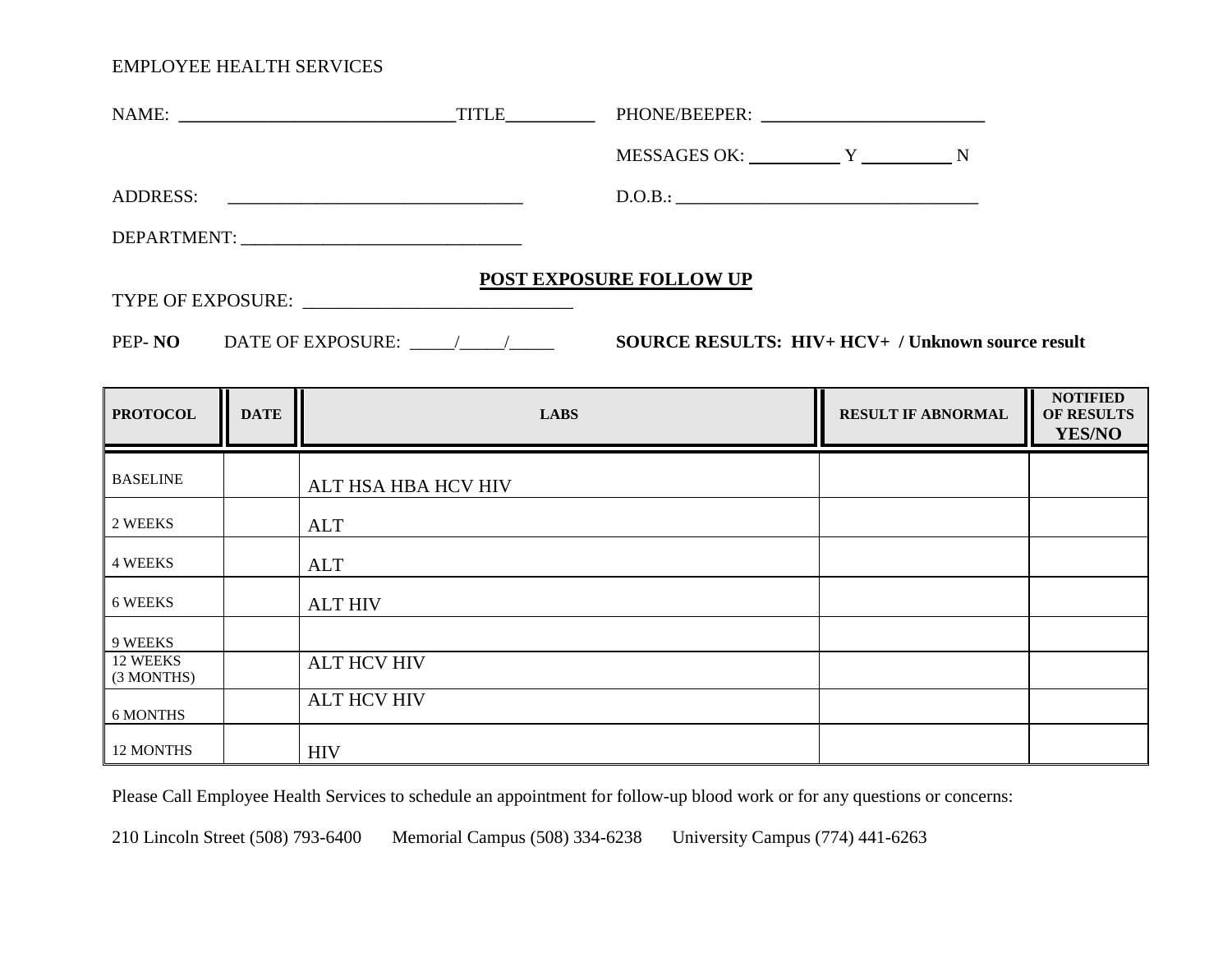| $Title$ $\qquad \qquad$ |                    |  |
|-------------------------|--------------------|--|
|                         | MESSAGES OK: $Y_N$ |  |
|                         | D.O.B.:            |  |
|                         |                    |  |
|                         |                    |  |

#### **POST EXPOSURE FOLLOW UP**

TYPE OF EXPOSURE: \_\_\_\_\_\_\_\_\_\_\_\_\_\_\_\_\_\_\_\_\_\_\_\_\_\_\_\_\_

PEP- **NO** DATE OF EXPOSURE: \_\_\_\_\_/\_\_\_\_\_/\_\_\_\_\_ **SOURCE RESULTS: HIV- HCV+** 

| <b>PROTOCOL</b>        | <b>DATE</b> | <b>LABS</b>         | <b>RESULT IF ABNORMAL</b> | <b>NOTIFIED</b><br>OF RESULTS<br><b>YES/NO</b> |
|------------------------|-------------|---------------------|---------------------------|------------------------------------------------|
| <b>BASELINE</b>        |             | ALT HSA HBA HCV HIV |                           |                                                |
| 2 WEEKS                |             | ALT                 |                           |                                                |
| <b>4 WEEKS</b>         |             | ALT                 |                           |                                                |
| 6 WEEKS                |             | <b>ALT</b>          |                           |                                                |
| 12 WEEKS<br>(3 MONTHS) |             | <b>ALT HCV</b>      |                           |                                                |
| 6 MONTHS               |             | <b>ALT HCV</b>      |                           |                                                |
| 12 MONTHS              |             |                     |                           |                                                |

Please Call Employee Health Services to schedule an appointment for follow-up blood work or for any questions or concerns: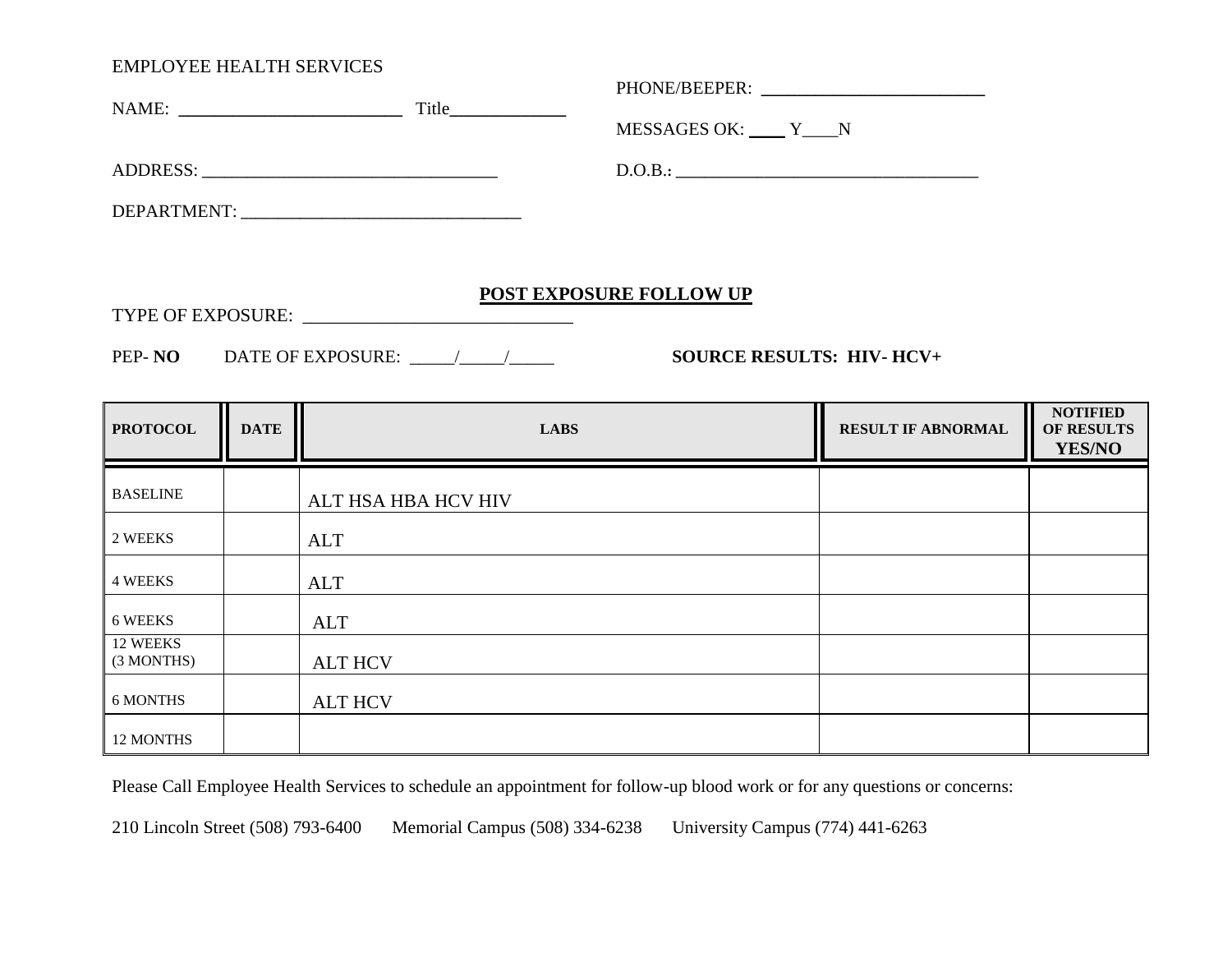| <b>POST EXPOSURE FOLLOW UP</b><br><b>SOURCE RESULTS: HIV+ HCV-/ Unknown source result</b> |             |                                                                                        |                           |                                                       |  |  |
|-------------------------------------------------------------------------------------------|-------------|----------------------------------------------------------------------------------------|---------------------------|-------------------------------------------------------|--|--|
| <b>PROTOCOL</b>                                                                           | <b>DATE</b> | <b>LABS</b>                                                                            | <b>RESULT IF ABNORMAL</b> | <b>NOTIFIED</b><br><b>OF RESULTS</b><br><b>YES/NO</b> |  |  |
| <b>BASELINE</b>                                                                           |             | ALT HSA HBA HCV HIV AST AMYLASE CREATININE<br>GLUCOSE CBC with diff. UCG(IF INDICATED) |                           |                                                       |  |  |
| 2 WEEKS                                                                                   |             | ALT AST AMYLASE CREATININE GLUCOSE CBC with diff.                                      |                           |                                                       |  |  |
| <b>4 WEEKS</b>                                                                            |             | ALT AST AMYLASE CREATININE GLUCOSE CBC with diff.                                      |                           |                                                       |  |  |
| 6 WEEKS                                                                                   |             | <b>HIV</b>                                                                             |                           |                                                       |  |  |
| 12 WEEKS<br>(3 MONTHS)                                                                    |             | <b>HIV</b>                                                                             |                           |                                                       |  |  |
| <b>6 MONTHS</b>                                                                           |             | <b>HIV</b>                                                                             |                           |                                                       |  |  |
| 12 MONTHS                                                                                 |             | <b>HIV</b>                                                                             |                           |                                                       |  |  |

Please Call Employee Health Services to schedule an appointment for follow-up blood work or for any questions or concerns: